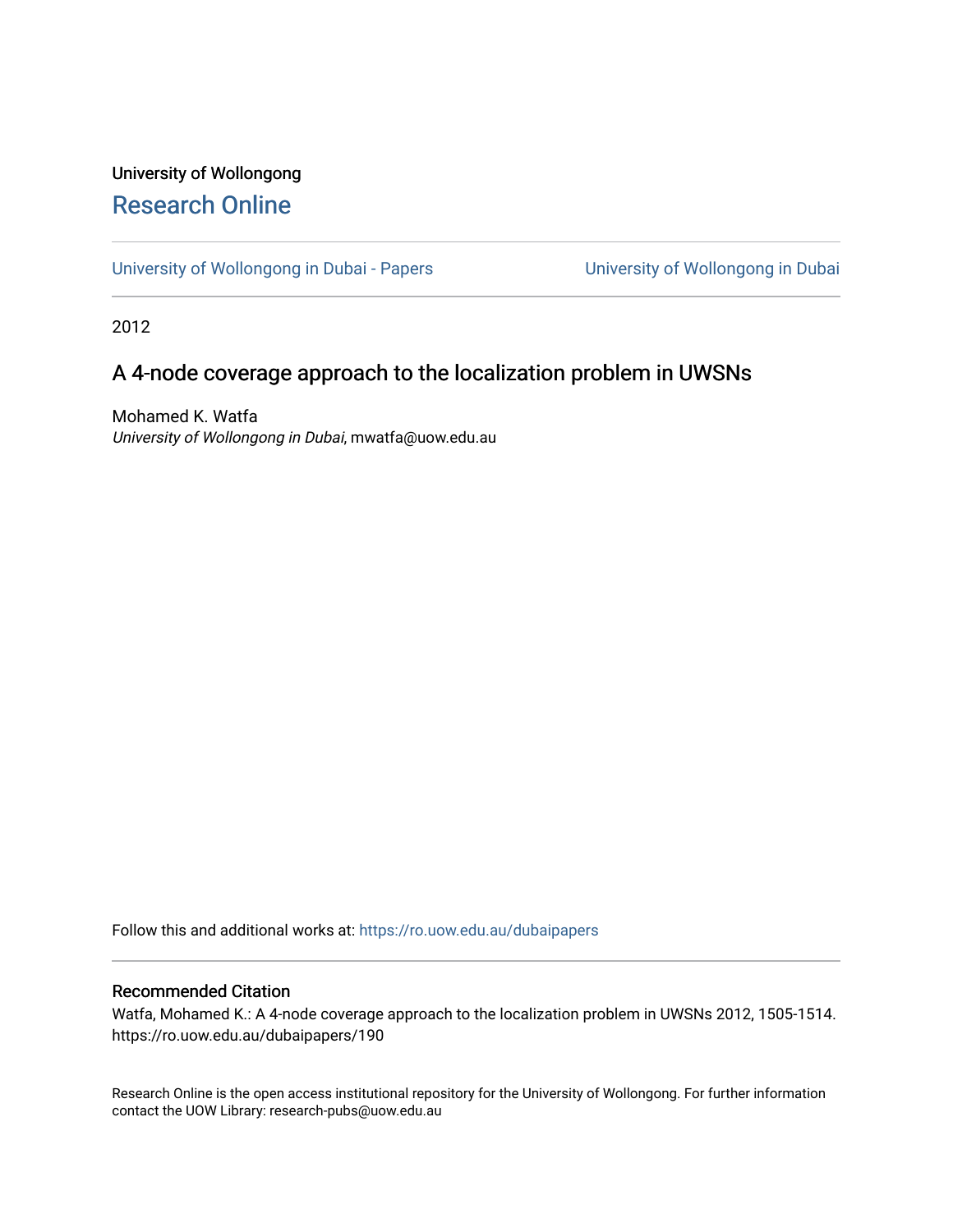# A 4-Node Coverage Approach to the Localization Problem in UWSNs

Mohamed K. Watfa Faculty of Computer Science and Engineering, University of Wollongong in Dubai, Dubai, UAE MohamedWatfa@uowdubai.ac.ae

*Abstract***— Wireless sensor networks have emerged as a fastgrowing technology that has enabled us to monitor physical and environmental states. As of yet these valuable sensor networks have been bound to terrestrial terrains; however, seventy percent of the Earth's surface is covered by enormous bodies of water: oceans, seas and rivers. Most of this territory remains unchartered, and this primarily gave a rise to the implementation of these sensor networks underwater. In this paper, we present a new technique for localizing an event of interest in an underwater environment monitored by an underwater sensor network. We reduce the localization problem to the problem of finding 4-Node Coverage, in which we form a subset of nodes such that every node in the original set is covered by four nodes belonging to this special subset. Whenever a node detects an event, it is reactively localized using the anchor nodes, and the sink is supplied with the necessary information.** 

*Keywords- localization; reactive localization; underwater sensor networks; enery-efficiency; k-node coverage* 

#### I. INTRODUCTION

During the past few years, a significant interest in monitoring aquatic environments has emerged. Such a process was driven by major incentives such as scientific exploration, commercial exploitation, and coastline protection. These functions were made feasible by applying underwater communications among underwater devices. Underwater wireless sensor networks comprise a number of sensor nodes and vehicles installed at different levels of the ocean (surface, bottom, and mid-ocean) to perform various functionalities, most importantly monitoring the ocean environment. The underwater devices are connected via wireless links founded on acoustic communications. Underwater sensor nodes thus facilitated such applications as ocean bottom data collection, offshore discovery, disaster avoidance, pollution monitoring, navigation and surveillance.

These sensor networks share some properties with ground sensor networks, most notably the large number of nodes and the limited energy constraint, which poses a challenge in deploying and managing large scale wireless sensor networks. However the approach varies due to limitations posed by the underwater environment rendering a number of restrictions to the capabilities of the underwater sensor networks. Such limitations include, but are not restricted to, variable delays and limited bandwidth capacity. An example of a UWSN includes

a setting where smart sensors are anchored to the bottom of the ocean, and collaborate with Autonomous Underwater Vehicles (AUV) which navigate the ocean autonomously according to a set of instructions, and with Remotely Operated Vehicles (ROV) which are controlled from the Operation Vessel floating on the surface of water. The sensors and anchors cooperate to measure parameters and provide accurate position references to the AUV while they survey the ocean environment. With wireless sensor networks, whether underwater or terrestrial, localization will inevitably be discussed. The importance of localization takes shape in the fact that much of the data obtained through these sensor networks must be locationaware. For example, imagine randomly deploying hundreds of nodes over a region with town A, town B and town C. The sensor with ID 98A returns a temperature of 23oC. This information is insignificant without a specific location or even a rough estimation of a location. Is the temperature 23oC in town A, B or C? This same logic applies to underwater sensor networks, where hundreds of nodes are deployed in a threedimensional environment, and the tasks of these nodes are most often location-sensitive like pollution-tracking, military surveillance and animal tracking. Moreover, location data supports network layer services like geographic routing, clustering and topology control. However, for many applications, localization alone may be a poor choice of going about gathering data. Like terrestrial wireless sensor networks, underwater sensor networks face many challenges – some of which they share with terrestrial sensor networks. Limited energy is a challenge common to both types of sensor networks as the deployed nodes cannot be reached for recharging. Another common challenge is multipath, where in UWSNs inter-symbol interference occurs, distorting the waves and hence leading to the loss of data. All the localization schemes designed for underwater sensor networks (detailed in the Related Work section) handle the localization problem proactively. That is localization of all the nodes in the network is performed as a kind of initialization phase, meaning before the network is put to its actual use. However, if we study the motivation behind localization, we find that it is not necessary to know the location of every node in our network, since our aim is to localize an event of interest, rather than the node itself. Keeping that aim in mind, we notice that the energy expenditure incurred by a proactive localization algorithm is an unnecessary cost, and can be reduced by rendering the localization event-driven. That is we devise an energy-efficient reactive localization scheme.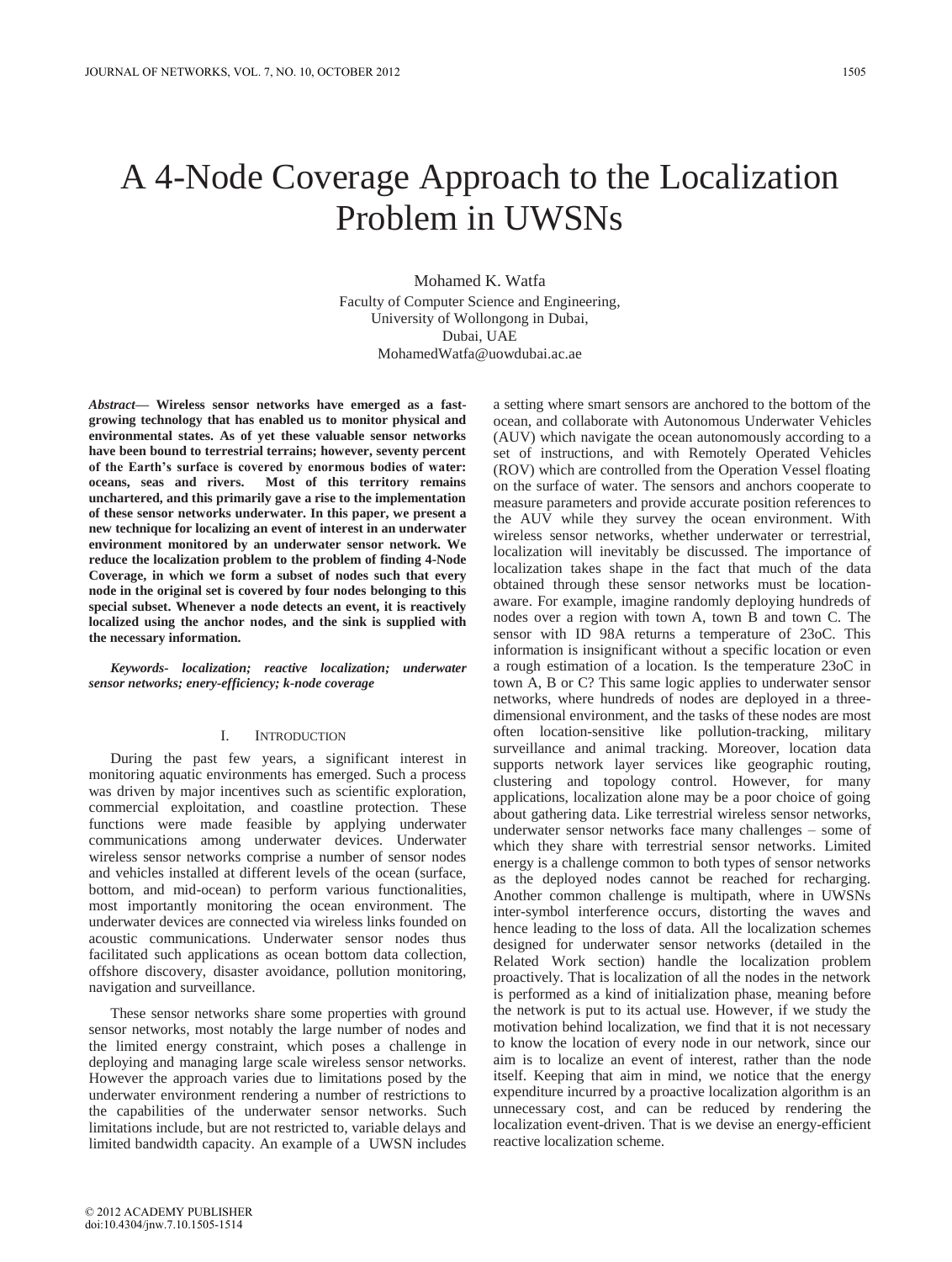Common to all underwater sensor network applications are the following challenges. First and foremost since radio frequency waves do no propagate well underwater, UWSNs resort to acoustic waves for communication. Acoustic waves are five times slower than RF waves, magnifying the propagation delay in UWSNs. Moreover, the speed of sound underwater is variable, being a complex function of temperature, pressure and salinity. Also the three-dimensional vast underwater environment poses a great challenge. The underwater environment imposes harsh physical limitations on the sensor networks which can be summarized by large propagation delay, low bandwidth capacity and high bit error rate. The underwater environment is also governed by currents and wildlife which poses the problem of node mobility as well as the problem of interfering noise – both man-made and ambient. Moreover, underwater sensor networks are challenged by two types of path loss. The first is attenuation, which is provoked by absorption of the acoustic waves, their conversion into heat, scattering, reverberation, refraction and dispersion. The second is geometric spreading, which is best described as the spreading of sound energy due to expansion of wave fronts.

The challenges that most affect localization in UWSNs are mainly the three-dimensional environment, which imposes a third dimension (unknown) to be determined by the algorithm. This calls for extra resources to make localization possible. For example, triangulation will need at least four non-coplanar nodes. Another challenge specific to localization is that the high delay in UWSNs is paired with a delay variance that makes the computation of RTT inaccurate (and hence its use not so effective). Node mobility also poses a great challenge for localization algorithms, since the nodes are almost constantly changing positions, implying that the localization algorithms must be able to either keep up or consistently refresh to keep track of positions. In our scheme, we reactively localize a node that detects an event, using a previously selected subset of anchor nodes with known positions.

The remaining sections of this paper are organized as follows. Section II provides an extensive overview of related work as compared to the technique we propose. In Section III, we elaborate on the details of our technique's function and architecture. Section IV provides an evaluation of the Reactive Localization Scheme in terms of energy efficiency, communication and computation overhead, storage overhead and localization error and coverage. Section V concludes this paper with a summary of the work done and an outline of future work.

#### II. RELATED WORK

In this section, we present comprehensive overviews of localization schemes tailored for underwater sensor networks. The existing schemes differ significantly from the method we will propose in that all of them are proactive localization techniques. However, we rely on some of the methods presented in these schemes to achieve our setting and implement our algorithm.

Localization of sensor nodes in terrestrial environments has been widely explored in the past. The schemes proposed can be classified under two approaches, direct approaches and indirect approaches as depicted in Figure 1. Direct approaches, such as GPS-based localization, involve absolute localization which does not particularly apply in underwater environments since such approaches are neither practical nor scalable nor adapt well with node mobility [1]. Indirect approaches are known as relative localization, since nodes position themselves with respect to their neighboring nodes. Commonly indirect approaches entail a small subset of nodes knowing their locations (via GPS), sending location information to neighboring sensor nodes, thus allowing them to calculate their relative locations. The localization process within the indirect approach can be classified into range-based localization and range-free localization. Range-based protocols provide more accurate location estimates as they use absolute point-to-point estimates; however they need additional complex hardware capacity thus increasing the cost. Range-free schemes are more cost-effective but provide less accurate location estimates. Range-based schemes are potentially good choices for underwater sensor networks.



**Figure 1**: Classification of Localization techniques

Terrestrial localization has been widely investigated, but due to the several challenges posed by the underwater environment, common algorithms cannot be directly applied underwater. And thus in the recent years, authors have proposed localization schemes for small-scale underwater static networks such as [2], [3], [4], [5]. Some of these schemes use surface buoys and one hop communications between sensor nodes, such as GIB (GPS Intelligent Buoys) [3], and PARADIGM [2]. GIB is an "underwater GPS" system that relies on a centralized server to compute location information for nodes. PARADIGM involves autonomous underwater vehicles (AUV) computing their locations on-board.

Another scheme that uses AUV is presented in [11]. Erol et al. of "AUV-Aided Localization for Underwater Sensor Networks" [11] present a localization scheme for underwater sensor networks based on the use of an AUV (Automated Underwater Vehicle) that probes the underwater sensor field and assists nodes in calculating their coordinates. The proposed scheme assumes no initial infrastructure or synchronization between the nodes. Calculations and estimations gathered while the AUV is in motion result in significantly erroneous measures.

Hahn et al. in [7] put forward a centralized scheme that involves a sensor interrogating multiple surface buoys. It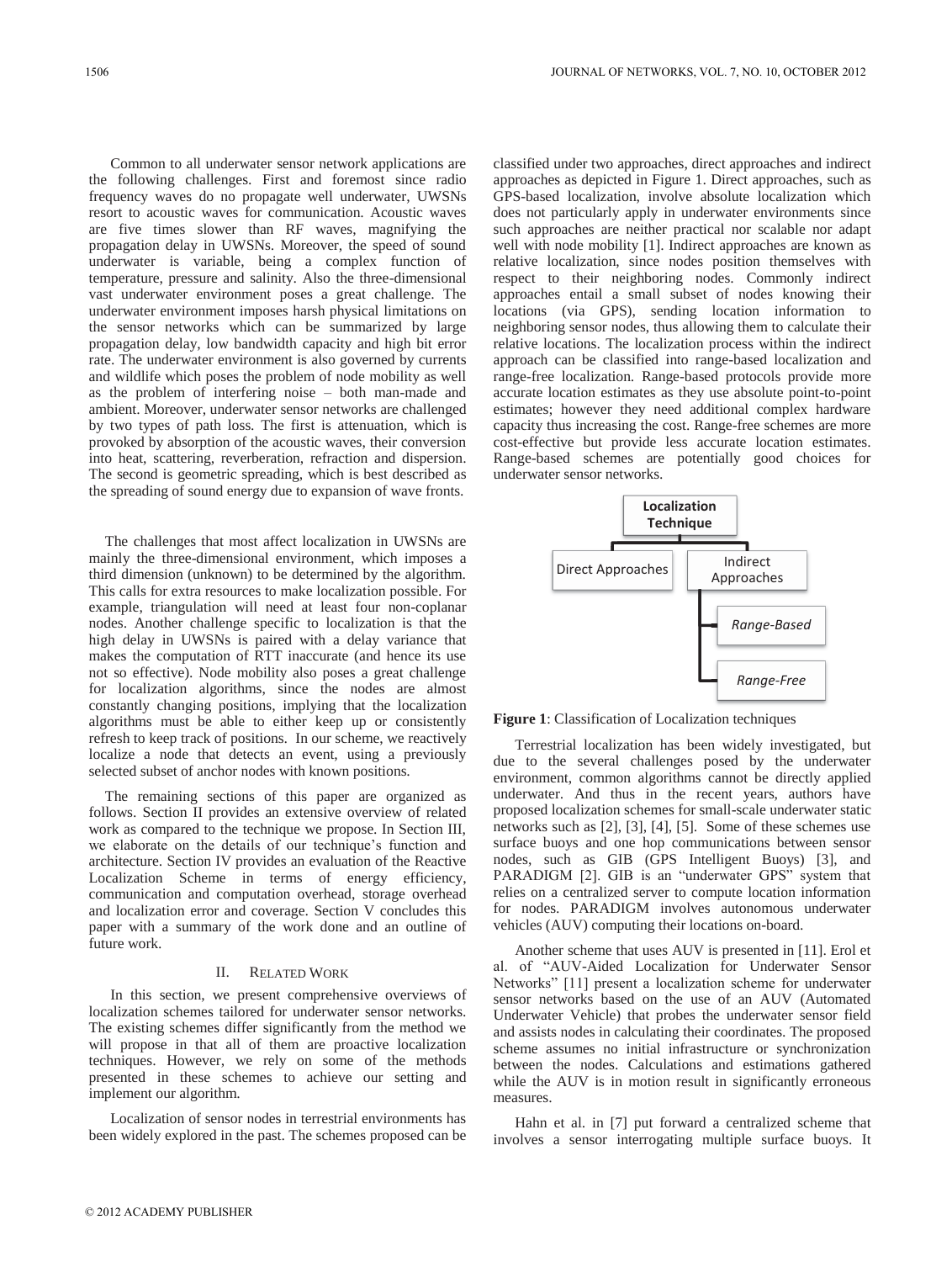entails a ping-pong style that measures the round-trip delay for estimating ranges. The communication with surface buoys leads to network throughput degradation since the application messaging and the localization information share the same underwater channel. Opposite to that, our reactive scheme is keen on balancing an efficient communication overhead.

In [6], a silent positioning scheme is proposed where sensor nodes learn their locations by passively listening to beacon messages being delivered between neighbors. However in this scheme and contrary to our proposed one, it is not certain that we have four anchor nodes covering the node to be localized.

Contrary to our range-based scheme, [8] present ALS, which is area-based and range-free. It relies on the deployment of special anchor nodes that are capable of adjusting their power levels to divide a two-dimensional region into sub regions. Every anchor node has its own non-overlapping partition, and each sensor node collects its position estimate from a central server after providing all of the regions (for each anchor node) that it resides in. A major advantage distinguishes our scheme from ALS. Our localization system is characterized by a finer position granularity than ALS. That is to say, the positions of the sensor nodes obtained are within a coordinate system rather than positions within a sub region. Additionally, Zhou et al. of "Localization for Large-Scale Underwater Sensor Networks" [10] propose a localization scheme that approaches the problem in a range-based hierarchical manner. The process is divided into two sub-processes: anchor node localization and ordinary node localization. They tackle this by integrating a three-dimensional Euclidean distance estimation method and a recursive location estimation method. Even though Euclidean estimation reveals to perform best in anisotropic topologies, it is hindered by its large computation and communication overheads. Anchor node localization is achieved through relying on surface buoys equipped with GPS sensors. The anchor nodes localize themselves based on the "underwater GPS" scheme, GIB (GPS Intelligent Buoys) [3]. This scheme is hindered by disregard to energy constraints and high communication overhead since it adapts continuous message flooding. It also entails higher deployment cost since it relies on a relatively big number of anchor nodes.

Zhang et al. [5] proposes UR-PLACE, a distributed protocol for underwater robot self-positioning that employs beacon flooding, multi-hop underwater robot networks, and iterative multilateral methods applicable only to small-scale static underwater networks since its high communication cost and low convergence speed make it inefficient for use in largescale environments. [5] replaces the extensive local communication in [10] with global flooding, which essentially leads to the same bandwidth intensive usage which ultimately degrades the throughput.

In [12], Othman et al. proposes an anchor-free localization method for UWSNs. Their protocol performs node discovery and calculates relative locations. Node discovery begins with a primary seed node in a known position, which determines the relative positions of its neighboring nodes, and eventually other nodes in the network. The node discovery protocol prior to localization involves an immense amount of message exchange.

A new approach to the underwater localization problem is posed by Z. Zhou in SLMP [13] where mobility is taken into consideration. As Zhou's previously proposed schemes, SLMP is hierarchical process divided into two phases: anchor node localization and ordinary node localization. Every node performs future mobility predictions based on its past known location information, allowing it to estimate its future locations based on its predicted mobility pattern. The mobility predictions are prone to failure due to the random and sudden nature of many underwater movements (tides, animal interference, ships, etc…). Yet another localization scheme for sparse 3D environments [14] transforms the three dimensional problem into a two dimensional one using projection techniques. Upon that, the authors design a purely distributed localization framework that can be applied with any ranging method proposed for 2D terrestrial sensor networks. The scheme incurs great storage and computation overheads, and also poses a problem of accumulating errors that total up to give erroneous node locations.

TABLE I. RELATED WORK AND THEIR MAJOR DISADVANTAGES

| <b>Localization Scheme</b><br>(Sorted by date of<br><i>publication</i> )                              | <b>Major Disadvantage</b>                                                                                                                           |
|-------------------------------------------------------------------------------------------------------|-----------------------------------------------------------------------------------------------------------------------------------------------------|
| Silent positioning in<br>underwater acoustic<br>sensor networks (May<br>2008)                         | Does not ensure that a sensor node is<br>covered by 4 nodes (localizable)                                                                           |
| SLMP (April 2008)                                                                                     | Based on mobility predictions that might<br>miserably fail due to sudden changes in the<br>underwater environment (tides, animal<br>movements, etc) |
| Underwater Localization<br>in Sparse 3D Acoustic<br>Sensor Networks (April<br>2008)                   | Accumulates error, great storage and<br>computation overheads                                                                                       |
| AUV-Aided Localization<br>for Underwater Sensor<br>Networks (Aug 2007)                                | Erroneous measures due to motion of AUV                                                                                                             |
| ALS (May 2007)                                                                                        | Anchor nodes must have extra capabilities<br>and positions obtained are relative within a<br>sub region                                             |
| Localization for Large-<br>Scale Underwater Sensor<br>Networks (Dec 2006)                             | Large computation and communication<br>overheads, disregard to energy constraints,<br>and higher deployment cost                                    |
| Node discovery protocol<br>and localization for<br>distributed underwater<br>acoustic networks (2006) | Immense message exchange                                                                                                                            |
| Undersea navigation via a<br>distributed acoustic<br>communication network<br>(2005)                  | Large overhead and network throughput<br>degradation                                                                                                |
| A distributed protocol for<br>multi-hop underwater<br>robot positioning (Aug<br>2004)                 | Small-scale and static environment, low<br>convergence speed, global flooding,<br>bandwidth intensive, throughput<br>degradation                    |
| GIB (2001)                                                                                            | Centralized and small-scale                                                                                                                         |
| PARADIGM (2000)                                                                                       | Small-scale and Erroneous measures due to<br>motion of AUV                                                                                          |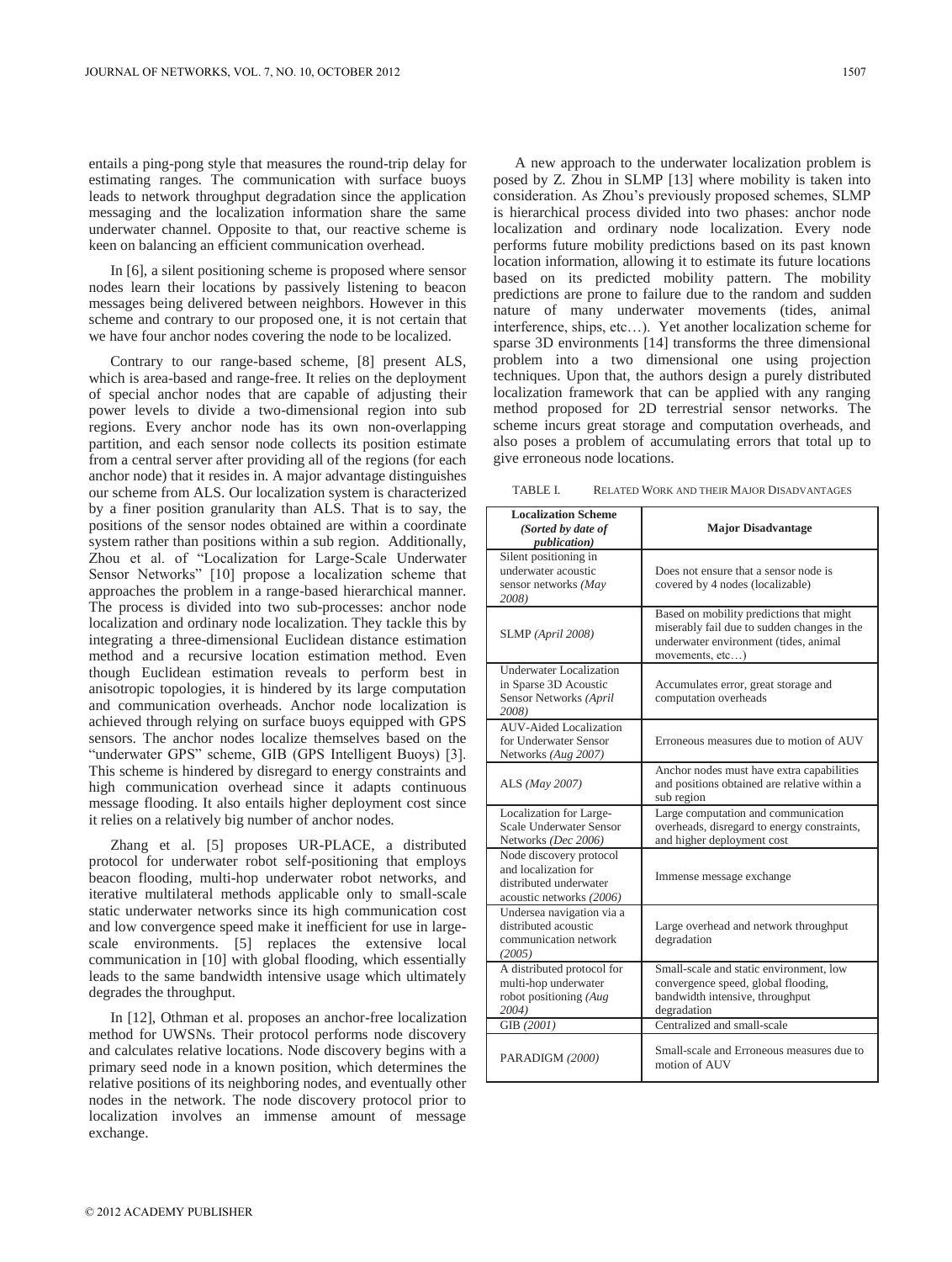#### III. 4-NODE COVERAGE APPROACH

In this section, we propose a scalable localization scheme for three dimensional underwater sensor networks. First, we present the underwater environment architecture we consider in our scheme. Then, we detail the function of the *Reactive Localization Process.* 

#### *A. The Architecture*

The architecture in which the Reactive Localization algorithm will apply is one equipped with two types of nodes. The sensor nodes and the surface buoys. Sensor nodes are randomly deployed over the desired area such that we assume that nodes will randomly sink to different depths depending on their densities. The nodes are therefore randomly deployed in the three dimensional environment. After selecting a subset of nodes, we refer to them as anchor nodes. The surface buoys are equipped with GPS. The sink is located on the surface in a well-equipped station where information will be gathered and computation will be possible.

We summarize in Table II some notations that would be used throughout the paper.

TABLE II. SYMBOL SIGNIFICANCES

| <b>SN</b> | Sensor node                                                                            |
|-----------|----------------------------------------------------------------------------------------|
| AN        | Anchor node                                                                            |
| D(x,y)    | Distance between x and y                                                               |
| $C(s_i)$  | Communication range of node s <sub>i</sub>                                             |
| CN(A)     | The set containing the sets of common neighbors between A and<br>each of its neighbors |
| R(Ai)     | The set of nodes that will replace Ai                                                  |

We detail three consecutive phases to solve the localization problem in an underwater 3D network:

- 1) Finding the anchor nodes
	- a. Find a subset of nodes that provide 4-coverage
	- b. Localize the anchor nodes
- 2) Reactive localization of sensor nodes
	- a. A sensor node detects an event
	- b. The sensor node localizes itself using the anchor nodes
- 3) Delivery of information
	- a. Assuming a routing algorithm, the node transmits its location and information about the sensed event back to the sink
- *B. Finding the Anchor Nodes*

The first step is to find a subset of *anchor* nodes such that every sensor node is in the range of 4 anchor nodes.

### *1) Problem Definition*

Every sensor node in the network must be covered by 4 non-coplanar anchor nodes.

$$
\forall SN s_i \in S \exists at least 4 ANs b_j s.t D(s_i, b_j) \le \min (C(s_i), C(b_j))
$$

#### *2) Coverage Problem*

*Theorem 3.1:* In a k-1 dimensional environment, for a node to be localized, it must be covered by at least k nodes  $(k > 1)$ .

*Proof:* Three anchor nodes will only narrow down the choice of the location to two points. Having a fourth anchor node that is not coplanar with the first three, will make it possible to pinpoint the exact location of the sensor node in question.

Some points that we need to take into consideration are:

- There should exist at least  $D+1$  anchors to uniquely localize a network in a D-dimensional space.
- To guarantee k Node-Coverage, each point should be within the sensing range of k or more sensor nodes.
- x A 3D environment implies that we need 4 noncoplanar points

We elaborate on these points of Node-Coverage in order to rationalize the 4-Coverage Algorithm. We develop the idea of localizing a node in three dimensional space to solving for three unknowns  $(x, y, z)$ . Mathematically, to be able to assign values to these three unknowns, we need four equations. The coverage algorithm guarantees 4-node coverage, which means that every sensor node in S should be within the communication range of 4 or more anchor nodes. The 4 anchor nodes, which are aware of their locations, will provide the sensor node attempting to localize itself with the needed four equations to solve for the three unknowns that will ultimately define its absolute location in the underwater medium. We will later provide a mathematical proof on how our proposed scheme effectively deals with the possibility that the four anchor nodes might be coplanar.

## **Algorithm 1:** K-Node Coverage

- 1: *Send Hello Messages (ID, Energy)*
- 2: *Construct set of neighbors Ni*
- 3: *Broadcast set of neighbors Ni*
- 4: *Node waits for all neighbors to respond with sets*
- 5: **if** *node i receives 1 message with*  $||N_j|| \leq k$ , **then** *it is critical*
- 6: **if** *node i receives all messages with*  $\frac{|Nj|}{\geq k}$ , **then** *it can be turned off, sends REQUEST\_TO\_SLEEP message (after a time proportional to energy)*
- 7: *Nodes hearing the requests sends GO\_TO\_SLEEP to requester with lowest energy first*
- 8: *After receiving GO\_TO\_SLEEP from all neighbors, we send SLEEP and turns off*
- 9: *Step 7 for other requesters*

Our reactive localization scheme begins with an initialization process that determines a subset of nodes, called the anchor nodes, such that every sensor node (ordinary node) is covered by four anchor nodes. That is achieved by the K-Node Coverage Algorithm, in the case when k is set to be equal to 4. After randomly deploying the sensor nodes in the underwater environment, every node broadcasts a hello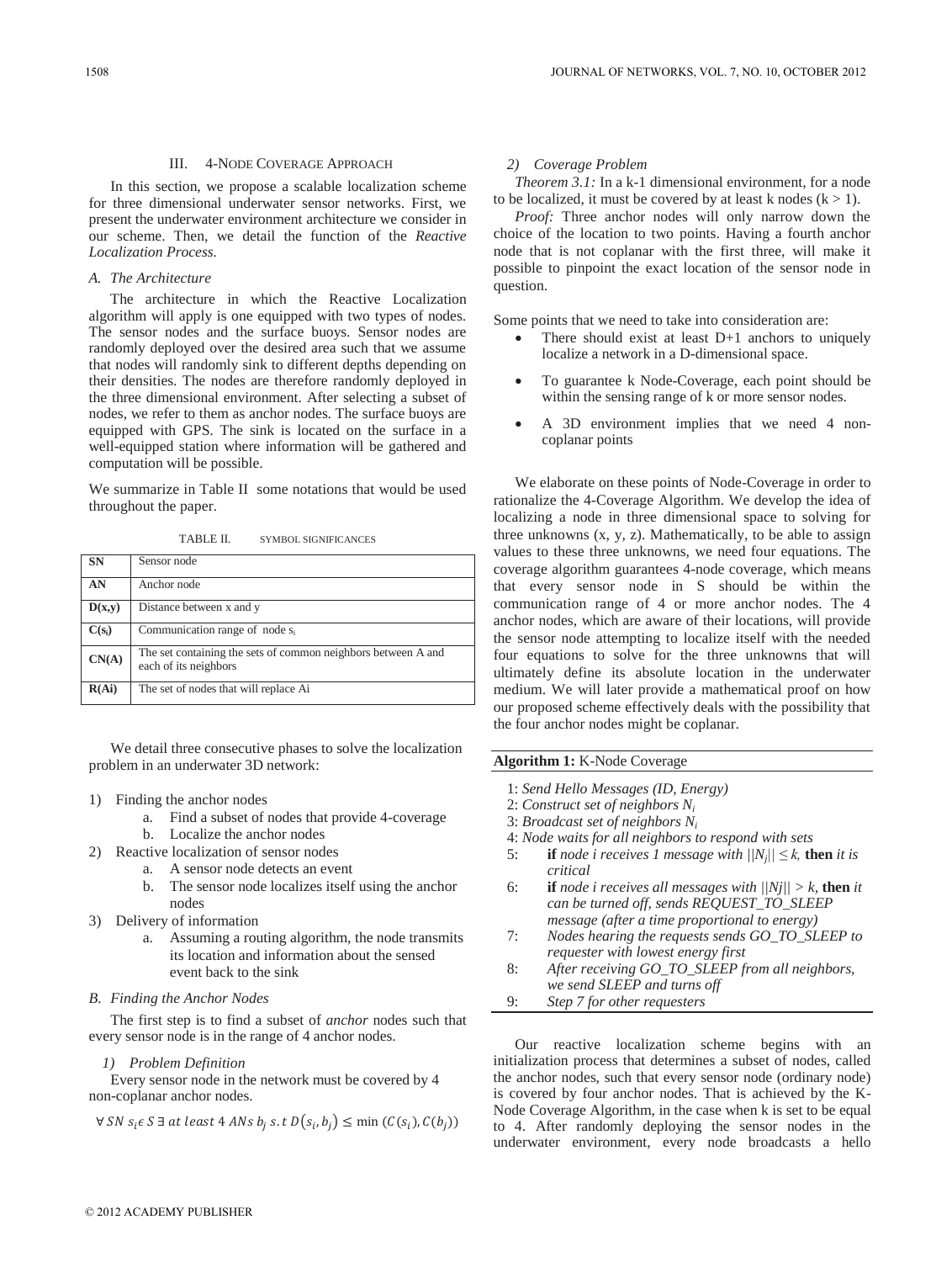message with its ID number and energy level to its neighbors. Every node, upon receiving the hello messages from all of its neighbors, constructs a table of its neighbors, and then broadcasts that table to its neighbors. A node waits for time  $=\tau$ till it receives the neighbor sets from all of its neighbors. At that point every node is aware of its neighbors and the neighbor set of each of it neighbors. If one of the sets received by a node is of a size equal to 4, then the receiving node is a critical node and cannot be turned off. If all of the sets received by the node are of size greater than 4, then the node may be turned off, and so it waits for a period of time inversely proportional to its energy level, and then broadcasts a REQUEST\_TO\_SLEEP message. By waiting for a period of time inversely proportional to energy level, we are giving nodes with the lowest energy level the priority of going into the sleep state. Nodes hearing the REQUEST\_TO\_SLEEP send a GO\_TO\_SLEEP message to the requester with the lowest energy level first. If a node receives a GO\_TO\_SLEEP from all its neighbors, it will broadcast a SLEEP message and goes into a sleep state. After the completion of that phase for all requesters, the nodes that remain awake are the chosen subset we shall refer to as anchor nodes, and the nodes in the sleep state are the sensor nodes.

#### *3) Localizing the Anchor Nodes*

After finding the subset (anchor nodes), we tackle the problem of localizing the chosen nodes. To localize the anchor nodes, we resort – as previously mentioned – to regarding anchor nodes as nodes that are capable of communicating with surface buoys and localizing themselves. We assume this property for all deployed nodes since the subset of anchor nodes is determined after deployment and thus no nodes are "special". Using existing underwater GPS systems, such as GIB [3], the anchor nodes with their ability to communicate with several surface buoys can localize themselves. Obviously, due to the complexity and energy consumption of GIB, it cannot be used on all the deployed nodes leading to our proposed research work.

#### *C. Reactive Localization of Sensor Nodes*

After the anchor nodes are selected and localized, we outline the function of sensor nodes upon detecting an event. First a sensor node detects an event. The sensor node broadcasts a message to its one-hop neighbors, four of which will be acting as anchor nodes based on the *4-Coverage Algorithm*. The message broadcasted will be referred to as a *Localization Request Message*. Once the anchor nodes receive the messages, they reply with their location information. The node hence localizes itself, using this information, by *quadrilateration*.

We describe quadrilateration by briefly defining *multilateration.* Multilateration is a range-based localization scheme, in which the sensor node measures distances to anchors by time of flight (TOF). Mathematically, we need  $n+1$ (4) linearly independent equations to solve a system in *n* (3) dimensions. These four messages, sent from four different anchor nodes, will make four sets of coordinates available to the node, which it uses to solve the equations:

$$
(x-x_i)^2 + (y-y_i)^2 + (z-z_i)^2 = d_i^2
$$

It follows from this definition of multilateration that *quadrilateration* is the localization process in which nodes measure distances from 4 reference points.

We will have two modes for sensor nodes: Localized and Non-Localized. Initially all sensor nodes (non-anchor nodes) have a Non-Localized state. These two states are governed by a timer. Once localized, a node will have a Localized status for a preset interval of time. When the time expires, the node discards its location and its status is once again Non-Localized. This process ensures that if a node that detects an event continues to detect it for a consecutive period of time, it will not have to localize itself several times.

To elongate the lives of the sensor nodes and conserve energy, we make it such that the sensor nodes have sleep/wakeup cycles. While asleep, the sensor nodes cannot communicate with each other but continue to sense the environment and try to detect events. Once an event is detected, the sensor node wakes up. Periodically, the sensor nodes wake up in case other sensor nodes are trying to contact them for self-healing. These sleep/wakeup cycles efficiently maintain energy levels and make it possible for the sensor nodes to function normally at the same time. Anchor nodes are always awake and listening for some sensor node that may attempt to contact them for localization information.

#### *D. Delivery of Information*

The idea behind this algorithm is localizing a node that detects an event and thus obtaining a rough estimation of the event's location. It is understood in this scheme that several nodes may detect the same event. In this case, all of these nodes will send localization requests. The information from all of the nodes is sent back to the sink, where the messages are interpreted and a more accurate localization for the event is obtained. This part of the process can be seen as a range-free localization of the event.

For instance, if node A in Figure 2 detects Event Z and nodes B, C and D detect it as well, the sink will receive the locations of all nodes and their distances from Event Z. Based on this information, the location of the event can be narrowed down to a smaller area as shown. Hence the higher the node density, the more likely that many nodes will detect the same event and the more accurate the location of the event is.



**Figure 2**: Several nodes detecting the same event and giving a more accurate localizat of the event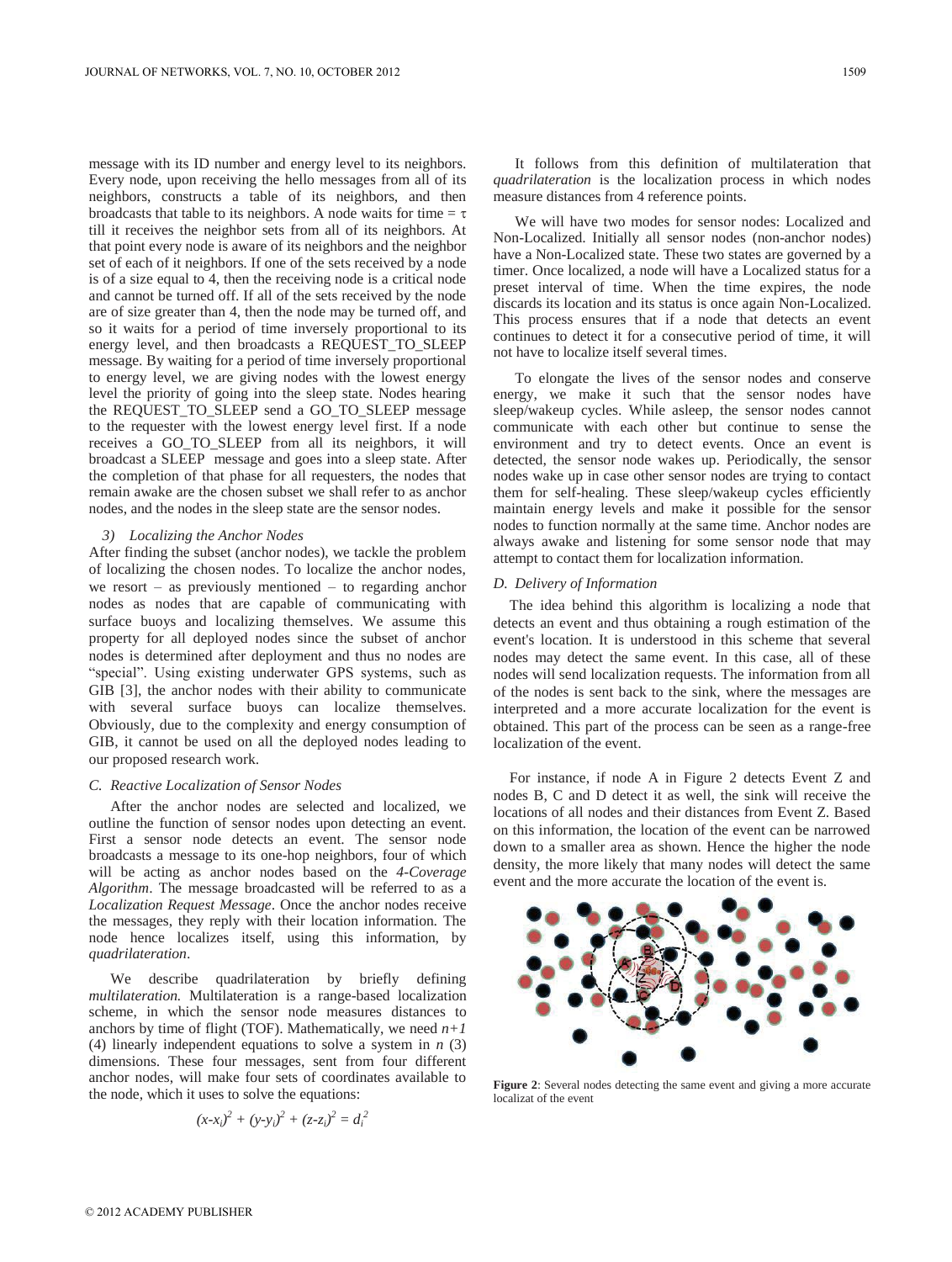#### IV. SELF HEALING

Since anchor nodes are indispensable to the localization function and they are likely to die faster than sensor nodes since they are being exhausted, we propose a self-healing algorithm that will find substitutes for a dying/dead node. This is done in order to avoid repeating the first step: finding a subset of anchor nodes. The self-healing algorithm we present next is divided into two parts to handle two possible situations in which self-healing algorithms are needed:

- Low Energy Self Healing
- Sudden Crash Self Healing

#### *A. Low Energy Self Healing*

We wish to replace  $A_i$ , an anchor node whose energy-level is reaching its end. This algorithm is activated once a node "realizes" that its energy level has become low. We set an energy threshold  $E_T$  that is chosen such that the anchor node will have enough energy to perform this operation before dying completely. When the node detects that its energy level has reached the threshold  $E_T$ , it commences with the Low-Energy Self-Healing algorithm.

#### **Algorithm 2:** Low-Energy Self-Healing

- 1: *Construct the neighbor set – not including anchor nodes – of*  $A_i$ *. Initially,*  $CN(A_i) = \varphi$ *.*
- 2: *Ai broadcasts a message requesting that each of its nonanchor neighbor nodes to construct their neighbor sets, which include nodes within their communication range. The message also contains the nodes that Ai covers. The neighbor nodes reply with a set of common neighbors between them and Ai.*
- 3: **for** *each neighboring node nj that receives the message and replies with its common neighbor set to Ai* **do**
- 4:  $CN(A_i) = CN(A_i)$  U  $n_i$

#### 5: **end for**

- 6: **if**  $CN(A_i)$   $\neq \varphi$  **then**
- 7: *choose the largest set (i.e. with most common neighbors)*
- 8: *R(Ai) = R(Ai) U Node providing largest set*
- 9: *form an intersection with the remaining neighbor sets and the remaining uncovered neighbors*
- 10: *Repeat from step 6 until*  $CN(A_i) = \varphi$

The node constructs its neighbor set, comprised of all onehope neighbors except for other anchor nodes. We do not want to choose other anchor nodes because they are already accounted for and will not participate in replacing our dying node. The anchor node we wish to replace sends a message to its one-hop neighbors, requesting that each of these neighbors construct their own neighbor sets. Along with this request, the anchor node also sends a list of the nodes it "covers". Every sensor node that receives this request constructs its own neighbor set as requested, and then finds the intersection between its neighbor set and the neighbor set of the dying anchor node. It sends this intersection back to the anchor node.

Having received all of its neighbors' sets, the anchor node proceeds to choose the largest set (covers most of its

neighbors). This chosen set is reflected in the choice of the node responsible for it as one of the replacements of the dying node. The anchor node removes this set from the list of sets and removes the neighbors that have been covered by this set from the list of neighbors that remain uncovered. Then it finds the intersection of the list of remaining neighbors and the neighbor-sets provided by its neighbors. From these intersections it chooses the largest set again.

This process is repeated until no neighbors of the dying anchor node remain uncovered. The set of neighbors chosen will become anchor nodes and will proceed to localize themselves as described earlier.

#### *B. Sudden Crash Self Healing*

Sudden crash self-healing is induced by the discovery that an anchor node A has suddenly crashed. The discovery occurs in the following manner. First sensor node S covered by A detects an event. S typically sends localization request messages to the anchor nodes that cover it. When S receives no response from anchor node A - which it knows to be amongst its 4 anchor nodes - S deduces that A is dead. S then begins the Sudden Crash Self-Healing Algorithm on anchor node A.

#### **Algorithm 3:** Sudden-Crash Self-Healing

- 1: *S sends to its non-anchor neighbors a* **Localize-Yourself Request**
- 2: *The neighbors all reply to S with whether or not they are able to do this*
- 3: *S then chooses one of the nodes and requests that this node localize itself. S may choose the node on adjustable criteria such as energy level or distance or RSS.*
- 4: *The node localizes itself as requested, and S uses this node to replace its dead 4th reference point*

We can allow this algorithm to encompass as many hops as we wish. The number of hops indicates how far each node will propagate this *Localize-Yourself Request*. For example, if a node S that cannot localize itself due to a dead reference point, one of its neighbors is likely to share this dead reference point and will also be unable to localize itself. This neighbor can propagate the request until one of the neighbors *can* localize itself and act as a reference point. If a node that is not a onehop neighbor of the original node S does localize itself in response to a request, then this localization will have to trail backwards until the original node has its  $4<sup>th</sup>$  reference point. It is much better however if the node that localizes itself is a onehop neighbor of the node in question; since that way, we will minimize the delay before the node is localized and the detected information is sent back to the sink.

This is not an ultimate solution for sudden-crashes but it can be tailored to be the most efficient time and energy-wise. However in terms of maintaining the subset, it will not do that since anchor nodes normally act as a "4<sup>th</sup> reference point" for more than one node. Hence this algorithm may have to be run several times for the death of the same node.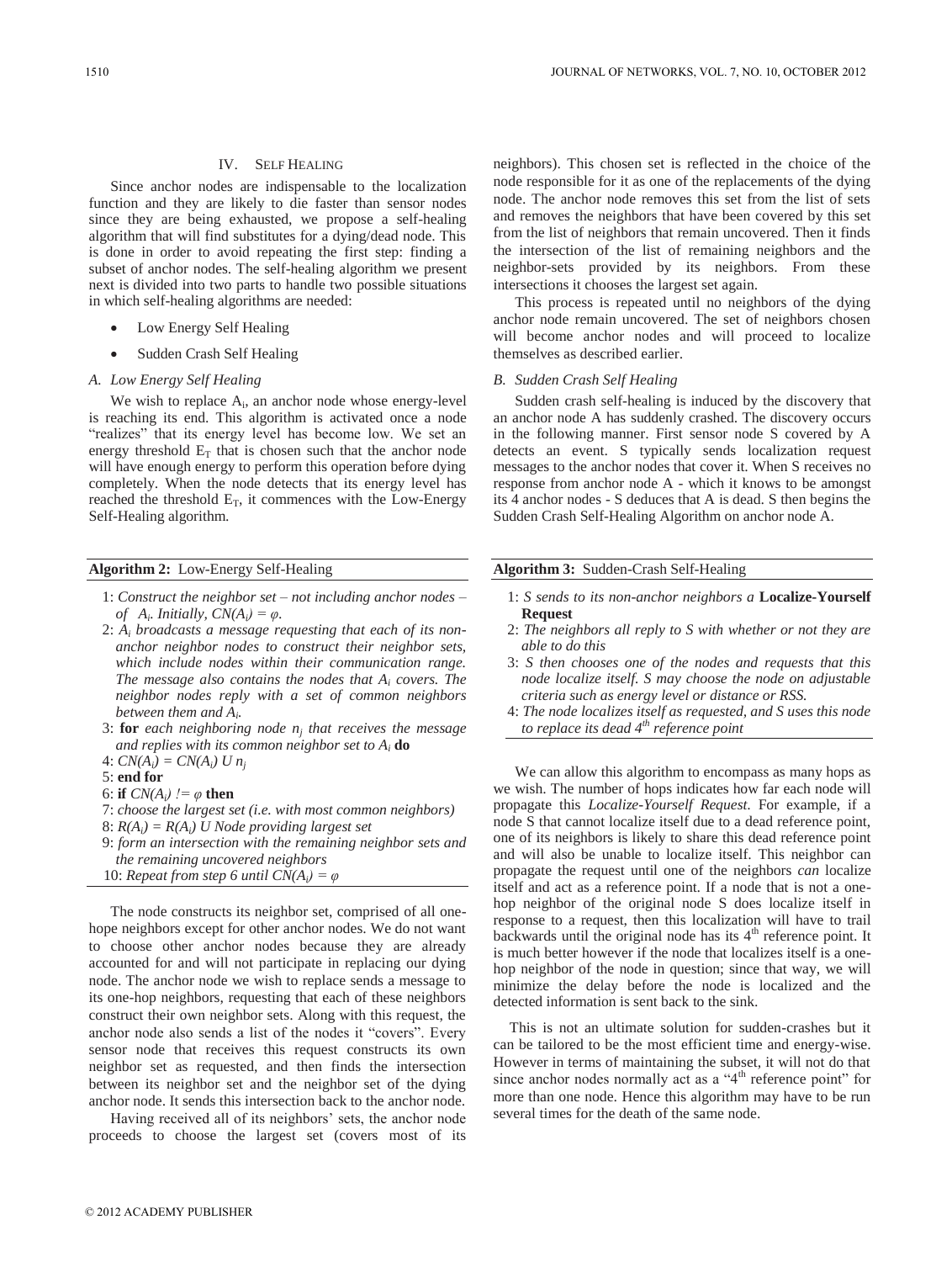#### V. THEORETICAL ANALYSIS

In this section, we provide in depth theoretical analysis and proofs of some of the stated theorems and assumptions.

#### *A. K-Node Coverage Localizing ALgorithim*

*Theorem 5.1:* The probability that the 4 anchor nodes covering the sensor node all lie on the same plane,  $P_{\text{coplanar}}$ , is 0.

*Proof:* Since anchor nodes are not selected before hand, we have no special control on their deployment and thus locations. This poses problems, one of which is the probability of four anchor nodes involved in localizing a fifth node lying on the same plane. If the four nodes lie on the same plane, we cannot properly localize a fifth node using them. This case must be handled; we will do so by proving that this event's probability is zero.

Consider 3 points  $A(x_A, y_A, z_A)$ ,  $B(x_B, y_B, z_B)$ ,  $C(x_C, y_C, z_C)$ of known positions and a  $4^{\text{th}}$  point  $D(x,y,z)$ . The problem is proving  $D \in \Delta$  ABC. Although  $D(x,y,z)$  might be correlated to the positions of A, B, C, we make no assumptions about this correlation. However, we can safely say that  $x_D$ ,  $y_D$ ,  $z_D$  are logically independent and thus probabilistically independent. Moreover, due to the many factors affecting current, drift, velocities, etc… we can assume that the nodes' distribution is sufficiently random (i.e. continuous and thus free of dirac deltas and probabilistic peculiarities).

To simplify the analysis, we will assume that the distribution of x, y, z are normal distributions. Let  $\eta$  ( $\mu$ ,  $\sigma^2$ ) be the normal distribution with mean  $\mu$  and variance  $\sigma^2$ 

$$
\begin{array}{l}x \thicksim \eta \;(\mu_x,\, \sigma^2_x) \\ y \thicksim \eta \;(\mu_y,\, \sigma^2_y) \\ z \thicksim \eta \;(\mu_z,\, \sigma^2_z)\end{array}
$$

For A, B, C, D to be coplanar,

$$
u_{\overrightarrow{AB}\times\overrightarrow{AC}} = u_{\overrightarrow{AB}\times\overrightarrow{AD}} \tag{1}
$$

where  $u_{\vec{v}}$  is the unit vector in the direction of  $\vec{v}$ 

 $\vec{n}$  = AB x AC (normal vector)

This means that,

$$
\frac{\overrightarrow{AB} \times \overrightarrow{AC}}{\|\overrightarrow{AB} \times \overrightarrow{AC}\|} = \frac{\overrightarrow{AB} \times \overrightarrow{AD}}{\|\overrightarrow{AB} \times \overrightarrow{AD}\|}
$$
 (2)

$$
\frac{\binom{x_n}{y_n}}{\binom{x_n}{z_n}} = \frac{\left(\binom{x_{AB}}{y_{AB}} \times \binom{x_D - x_A}{y_D - y_A}\right)}{\left\|\binom{x_n}{z_D}\right\|} = \frac{\left(\binom{x_D}{y_B} \times \binom{x_D - x_A}{y_D - y_A}\right)}{\left\|\frac{x_D - x_A}{y_D - y_A}\right\|} \tag{3}
$$

$$
\frac{\binom{x_n}{y_n}}{\left\| \binom{x_n}{z_n} \right\|} = \frac{\binom{x_n}{y_n}}{\left\| \overrightarrow{AB} \times \overrightarrow{AD} \right\|} \tag{4}
$$

Since  $x_D$ ,  $y_D$ ,  $z_D$  are Gaussian random variables, then  $x_D-x_A$ ,  $y_D-y_A$ ,  $z_D-z_A$  are also Gaussian. Moreover  $x_n$ ,  $y_n$ ,  $z_n$  are Gaussian (only manipulation with constants and elements are jointly Gaussian)

So 
$$
\begin{pmatrix} x_{n'} \\ y_{n'} \end{pmatrix}
$$
 is a Gaussian vector and thus  $\left\| \begin{pmatrix} x_{n'} \\ y_{n'} \end{pmatrix} \right\|$  has a Rayleigh distribution. The above vectors are unit vectors and thus for them to be equal they must have the same angles  $\theta$  and  $\emptyset$ ; However, it is proven that in such vectors,  $\theta$  and  $\emptyset$  have uniform distributions. So, the problem reduces to the probability of

$$
\mathbf{y}_{n} \mathbf{y}^{\theta} = \mathbf{y}_{n} \quad \text{and} \quad \mathbf{z} = \mathbf{y}_{n} \quad \mathbf{y}_{n} \tag{4}
$$

The probability of which is identically 0 (since continuous uniform distance). So, we can conclude that the probability that the 4 anchor nodes covering the sensor node all lie on the same plane,  $P_{\text{coplanar}}$ , is 0

The result is quite intuitive however a more interesting related problem is the study of the probability of have the 4 anchor nodes almost coplanar. In [17], the authors formulate the localization problem as a two-dimensional graph realization problem where given a planar graph with approximately known edge lengths, they were able to recover the Euclidean position of each vertex up to a global rotation and translation. Their results can be used in the context of our proposed algorithms.

*Definition 5.1:* A node is critical when one of its neighbors needs it to be k-covered.

*Lemma 5.1:* Critical nodes are never turned off.

*Proof:* Consider a node  $s_i$ . The node  $s_i$  waits for time  $\tau$  to receive the set of neighbors  $N_i$  from every neighbor  $s_i$ . Considering bidirectional links,  $s_i$  will be an element of every  $N_i$  received by  $s_i$ .

 $s_i \in N_i$  iff  $s_i$  received  $N_i$  from  $s_i$ . We consider three cases:

If for some j,  $||N_i|| < k$ 

 $s_i$  has less than k neighbors including  $s_i$ , and in that case  $s_i$  cannot be localized, since it is not covered by k nodes. In that case  $s_i$  is considered critical, and is kept turned on.

If for some j,  $||N_i|| = k$ 

 $s_i$  has exactly k neighbors including  $s_i$ , and in that case  $s_i$  is critical since to be localized,  $s_i$  needs to be covered by k nodes. Since  $s_i$  has exactly k neighbors, then each one of its neighbors is critical for it to be localized. In that case  $s_i$  is considered critical, and it does not send a REQUEST\_TO\_SLEEP message, and hence remains in the awake phase.

If for some j,  $||N_i|| > k$ 

 $s_i$  has more than k neighbors including  $s_i$ , and in that case any of sj's neighbor can be turned off since we only need k nodes covering it. In that case  $s_i$  is not considered critical, and it broadcasts a critical, and it broadcasts a REQUEST\_TO\_SLEEP message, which is received by all its neighbors. The node does not sleep yet, until it receives a GO\_TO\_SLEEP message from all of its neighbors.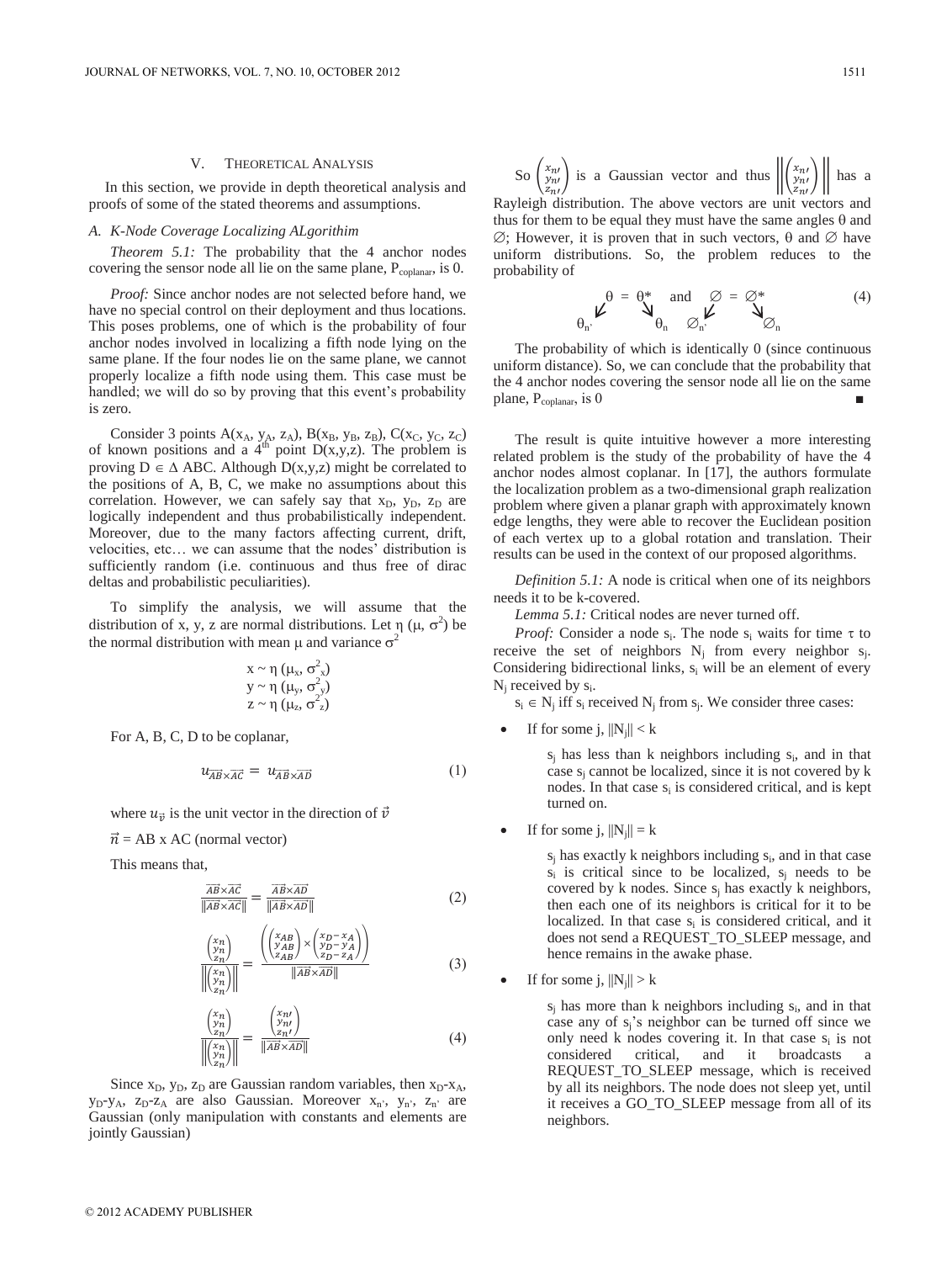Since the algorithm guarantees that only non-critical nodes send a REQUEST TO SLEEP message, then critical nodes are guaranteed to remain awake.

*Lemma 5.2:* Nodes must make a collective decision concerning which nodes can go to sleep.

*Proof:* We prove this lemma by contradiction. Assume the opposite: A node, upon finding out that all of its neighbors can be covered by k nodes, it directly goes to sleep. Consider node  $s_A$  and  $N(s_A) = \{s_B, s_F, s_G, s_L, s_N, s_P\}$ . Every node  $s_i$  in  $N(s_A)$ will receive this set, and calculate that  $||N(s_A)|| > 4$ . Similarly, every node  $s_i$  will receive similar sets from every neighbor  $s_i$ such every  $||N(s_i)|| > 4$ . If upon that event node  $s_i$  can be turned off, then all the nodes  $s_B$ ,  $s_F$ ,  $s_G$ ,  $s_L$ ,  $s_N$ ,  $s_P$  will turn off  $\Rightarrow$  $N(s_A) = \emptyset$  and  $s_A$  covered by 0 nodes and cannot be localized. Hence, the nodes must make a collective decision concerning which nodes can go to sleep. Therefore, a node can only turn off when it receives a GO\_TO\_SLEEP from all of its neighbors.

*Theorem 5.3:* The algorithm ensures that every node is kcovered if it initially had more than k neighbors.

*Proof:* If a node does not initially have more than k neighbors, all of its neighbors stay awake then it cannot be localized, according to *Theorem 1*. A node issues a REQUEST\_TO\_SLEEP if it determines that it is not critical for the localization of all its neighbors, i.e. all its neighbors have 4 other neighbors. After issuing this request, a node will only sleep after it receives confirmation from its neighbors that they will indeed maintain a set of more than 4 active neighbors after it goes to sleep. This last step is to ensure that not all neighboring nodes of a node with initially more than 4 neighbors go to sleep simultaneously (Lemma 2). ■

*Theorem 5.4:* The communication complexity of K-Node Coverage is  $O(nm)$  where *n* is the total number of nodes deployed, and *m* is the maximum number of neighbors a node has.

*Proof:* During the initialization phase, a node sends at most one REQUEST\_TO\_SLEEP, at most one GO\_TO\_SLEEP request per neighbor and a maximum of one SLEEP message to be broadcasted to its neighbors. Hence each node sends a maximum of  $O(m)$  messages, which means that the total message complexity is  $O(nm)$ .

#### *B. Self Healing Algorithim*

#### *1) Run-Time of Low Energy Self-Healing*

Let N be the number of neighbors for a certain node. In order to choose the largest set amongst the available sets, we need a linear search algorithm, which is of *O*(N). This can be compared to choosing the maximum out of a list. We proceed to form the intersection of remaining uncovered neighbors and remaining sets, which is estimated at  $O(N^2)$  time. The largest set will have to be chosen again. In the worst case scenario (probability of this scenario happening is negligible) this will happen N times so choosing the set will require  $O(N^2)$ . We deduce the overall time complexity of the algorithm at  $O(2N^2)$  $= O(N^2)$ .

#### *2) Run-Time of Sudden Crash Self-Healing*

There is no real computation in the sudden-crash selfhealing algorithm. The time it requires this algorithm to converge is simply the typical communication delays and the time required for a node to localize itself. After that, the node proceeds to localize itself as detailed before.

#### VI. ANALYSIS AND EVALUATION

In our simulation experiments, 500 sensor nodes are randomly distributed in a 100m x 100m x 100m region with 50 anchor nodes. We define node density as the expected number of nodes in a node's neighborhood; hence node density is equivalent to node degree. We control the node density by changing the communication range of each node while keeping the area the same. We study the differences as compared to other underwater localization schemes (mainly [7], [8], and [12]). Table III shows the typical energy consumption of each sensor node action where all nodes were initialized with an energy capacity of 100 Joules. We adopt byte division for sending and receiving energy (i.e. energy in sending is calculated as energy for sending/receiving one byte times number of bytes to be sent/received). Idle listening also consumes some energy. We also consider that the node has a predetermined number of joules initially depending on the simulation study. Also, the communication radius is varied to achieve different densities.

TABLE III. SIMULATION PARAMETERS

| Topology                | Random      |
|-------------------------|-------------|
| Packet size             | 36 bytes    |
| Initial Energy/node     | 100J        |
| Transmission per packet | 0.5 J       |
| Reception per packet    | 0.15J       |
| Idle transceiver on     | 0.105J      |
| Sense                   | 0.3J        |
| Sleep per second        | $105 \mu J$ |

#### *A. Localization Coverage*

Once the nodes are dense enough so that the subset of anchor nodes can be sufficiently completed, then localization coverage will be at 100% and errors will be small. Since a complete set implies that the condition of every sensor node being covered by four anchor nodes is achieved and hence whenever a sensor node needs to be localized, it *can* be localized. In other words, every node is hence localizable. The percentage of coverage increases linearly as node density increases. It also increases as the subset grows to incorporate more anchor nodes. This implies that we may be able to overcome the low localization coverage in sparse networks by making our subset larger. In comparison to the hybrid scheme and the recursive scheme [12] proposed in [11], our algorithm is slightly lower in terms of localization coverage with lower density; however, it quickly catches up to achieve the same results with more accuracy.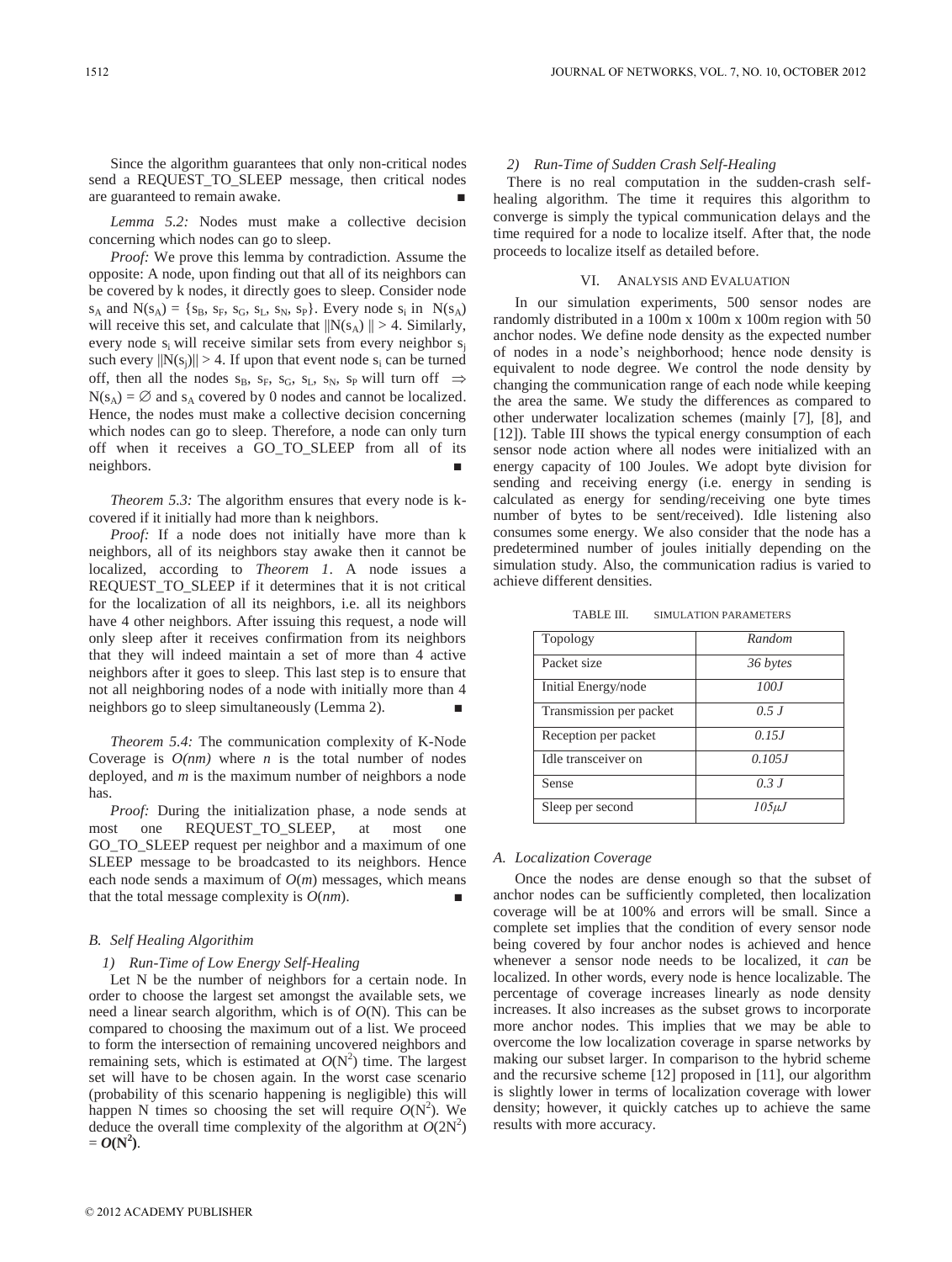

**Figure 3**: Localization coverage of different approaches.

#### *B. Localization Error*

In order to localize a sensor node, a distance estimate to each of the four anchor nodes is acquired through Time-of-Flight measurements. Predictably, there will be a certain measure of error; however, this error does not accumulate since every node is localized from anchor nodes, the positions of which we assume to be devoid of errors. The positions of the anchor nodes are the most accurate relatively. The techniques used to localize the sensor nodes that detect the events are not new, and thus the error estimated in our scheme is similar to the error encountered by other localization algorithms. It is expected to encounter a lesser degree of error than that measured by [11]; since the error there recursively accumulates.

In general, as depicted in Figure 4, the localization error is higher when the nodes are sparse since the subset of nodes we choose may be lacking in the sense that a node may not have four other nodes that cover it. At higher density, the error should resemble the error faced by other schemes. At a certain density that will provide what we have come to refer to as a "complete subset", the error will have reached a minimum beyond which it will no longer decrease no matter how the density increases. When self-healing occurs, we expect the error to increase since there will be an accumulation of errors to account for; however, we do not represent this in the graphs.

Compared to the hybrid scheme, we notice that our algorithm begins with a slightly higher percentage of error at lower density; however this quickly changes. And while error continues to decrease as we increase the node density in our algorithm, their error percentages are almost constant all throughout since the recursion in their algorithm leads to a propagation of error through the system. As for the AUV-Aided Scheme [10], we notice that their errors fluctuate and are hence unreliable since the error is dependent on a chosen interval for the AUV to transmit signals. *For a higher node density, our algorithm far surpasses both in terms of accuracy.*



**Figure 4**: Localization error of different approaches.

#### *C. Storage and Computation Overhead*

The storage overhead imposed by the Reactive Localization Algorithm is mostly due to the K-Node Coverage subroutine. As a result of that algorithm, we have every anchor node storing the list of nodes it covers and its status as an anchor node. All nodes will have to store  $E_T$ , the energy sthreshold – just in case they, too, become anchor nodes as a result of a selfhealing algorithm. All sensor nodes will also have to store their locations once they are localized and their statuses (localized or non-localized). Like other metrics in this localization problem, the storage overhead varies with node density. As node density increases, the storage overhead decreases at first (since the anchor node subset will increase and hence each anchor node will be responsible for less sensor nodes); however, after the "subset completion" point mentioned before, the storage overhead to start increasing again; since every anchor node will be responsible for a greater number of sensor nodes.

Computation overhead is encountered mainly during the self-healing algorithms. We have already computed the runtime of the low-energy self-healing algorithm to be of order  $n^2$ where n is the number of neighbors of the dying anchor node.

#### *D. Communication Overhead*

We study the communication cost versus time in our algorithm and proceed to compare it to other algorithms by plotting the communication cost versus node density. The Reactive Localization Algorithm minimizes the communication overhead. While it may start out with high communication overhead, in order to select the subset and localize it, we consider this to be an initialization phase. After this phase, the curve slopes downwards until it reaches an average constant that is the cost of detecting an event and communicating with neighbors in order to be localized. Only upon the detection of an event does the algorithm require that the nodes communicate, and this communication is just with one-hop neighbors. Hence, we see why the curve starts out as slightly higher than other algorithms and then dies out as time progresses. The communication overhead in the sudden-crash self-healing algorithm depends on the number of hops encompassed by the algorithm.